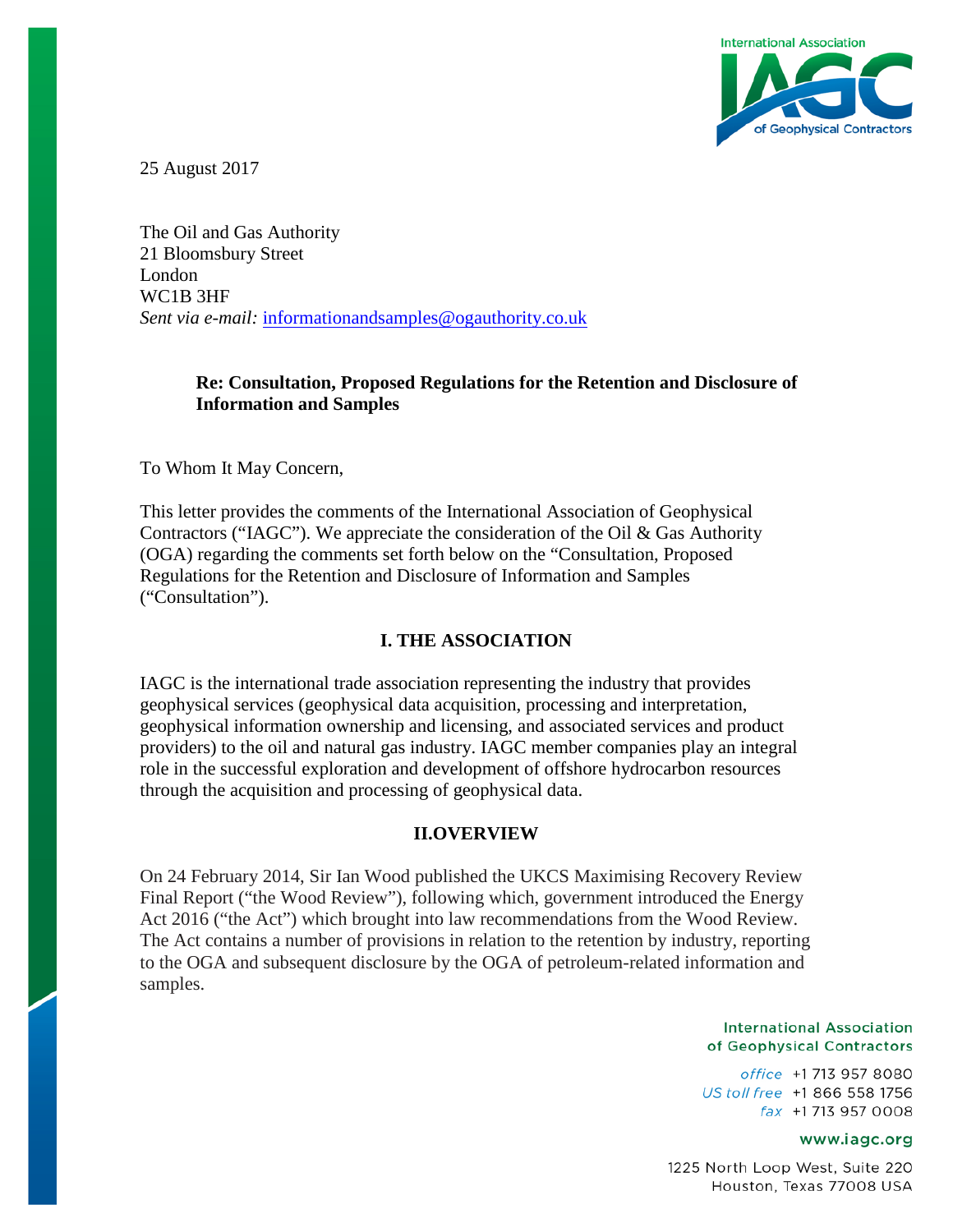The purpose of this consultation, as expressed by OGA, is to seek views on the proposals for two sets of regulations relating to the retention, and to the public disclosure by the OGA, of petroleum-related information and samples pursuant to the Act, specifically:

(i) regulations that will set out what information and samples industry will be required to retain, how and for how long

(ii) regulations that will set out which information and samples the OGA will disclose publicly, and the time period after which disclosure can take place.

As stated in the Consultation, OGA intends for the regulations to complete the Wood Review recommendations on transparency, **while minimising burden on industry** (*emphasis added*).

### **III. BACKGROUND**

Creation of the OGA, was formed in April 2015, initially as an executive agency of the Department of Energy and Climate Change, now the Department for Business, Energy and Industrial Strategy (BEIS). In October 2016, the OGA became a government company, limited by shares under the Companies Act 2006, with the Secretary of State for BEIS as the sole shareholder. The OGA's role is to regulate, influence and promote the UK oil and gas industry in order to achieve the principal objective of maximising the economic recovery of the UK's oil and gas resources.

The Wood Review's two key recommendations for maximising economic recovery from the UK Continental Shelf (MER UK) included the new body taking steps to facilitate implementation of MER UK – one of the aims of these recommended powers was to "ensure greater access to the timely and transparent data necessary for a competitive market".

The Energy Act 2016 ("the Act") includes a number of provisions in relation to the retention (by industry), reporting (to the OGA) and subsequent disclosure (by the OGA) of information and samples.

The consultation is to seek industry's views on the OGA's proposals for the two sets of regulations relating to the retention by industry, and the public disclosure by the OGA, of petroleum-related information and samples, specifically:

- **Part 1** contains the proposals for regulations that will set out what information and samples should be **retained** by industry, how and for how long (under section 28 of the Act)
- **Part 2** contains the proposals for regulations that will set out when specified information and samples can be **disclosed** by the OGA (under section 66 of the Act).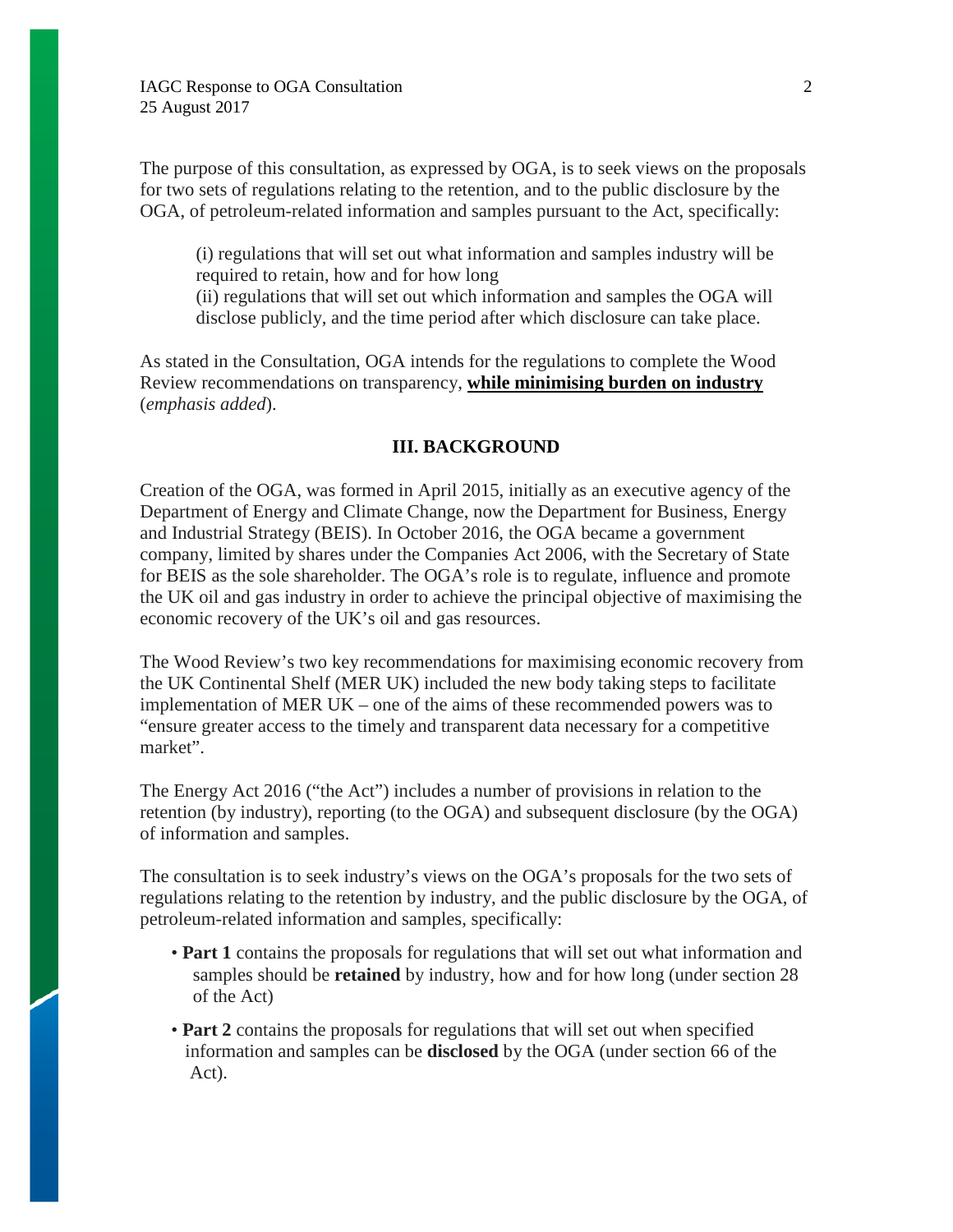#### **IV. COMMENTS**

#### **A. General Retention:**

Retention requirements for industry and subsequent public disclosure by the OGA of information and samples that have been reported to it are designed to support maximising the economic recovery of petroleum from the UKCS through greater access to the timely and transparent data necessary for a competitive market, as recommended by the Wood Review.

Q1. Do you agree with the OGA's intention for the regulations to apply to both existing information and samples held at the date the regulations come into force as well as any new information and samples created after that date?

IAGC generally agrees with the proposal regarding retention of data, however, the requirements are relatively more onerous than current requirements and IAGC requests OGA to provide further clarity and specificity on the proposal. More specifically, the consultation purports to, *"setting out clearly identifiable retention obligations…" and further states, "it is the OGA's intention that the requirement to retain important information and samples does not place undue burden on industry*". IAGC contends that too often the Consultation uses 'any', 'all', 'each' and 'every' to describe the information that industry must retain, we request the retention sections be revised and clarified.

Paragraph 17, referenced below, is particularly concerning and ambiguous as to the details and specific retention requirements, since any given IAGC member company may have a unique structure for how, and in what form, data is currently retained. We request the OGA include text, in the final Consultation document, that allows flexibility for company specific retention policies so that IAGC members are not obligated "to create information and samples" (*at paragraph 16*).

The OGA intends for the regulations to apply not only to any new petroleumrelated information or samples which are created after the coming into force date of the regulations, but also to any petroleum-related information or samples that were created beforehand and are held at the time of the coming into force of the regulations.

We support the OGA's desire to simplify and bring consistency to the regulations that govern the retention of information and samples going forward, however, we do not agree with retrospective application of regulations made under the Energy Act 2016, unless it is perfectly clear that non-compliance relating to retention of information and samples acquired before the commencement date of these regulations is exempt from sanctions. Additionally, any existing information and samples should be released based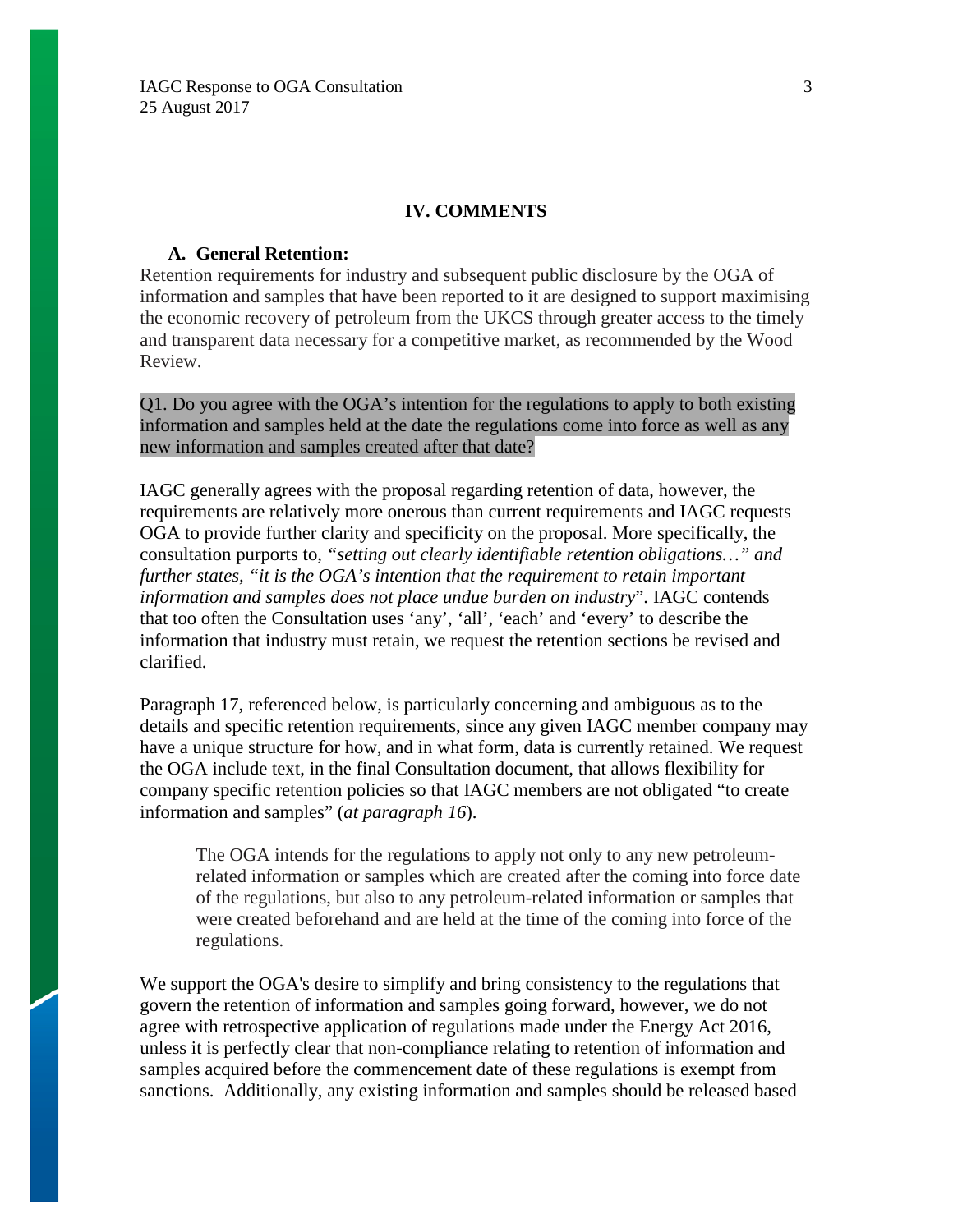upon a voluntary basis and take into account ownership and licensing agreements in place at the time regulations are finalized.

### **a. Specific Retention:**

The OGA proposes that any raw data (and associated reports); any navigation data (and associated reports); any processed data (and associated reports); and any reprocessed data (and associated reports) arising from geophysical surveys that measure the physical properties of strata and/or the rock types of which they are comprised in order to map, image or model the subsurface are required to be retained. IAGC provides the following general responses on specific data retention while referencing detailed responses attached.

Q7. Do you agree with the proposal that all geophysical survey information, as set out above, should be required to be retained? Please answer yes or no. If your answer is no please provide detail of what you think should not be required to be retained and why.

The requirement to retain "all geophysical survey information" is far too wide in our view, given the multiplicity of measurements that are collected on the vessel, it is not practical. Further, processed and reprocessed intermediate and final products that can be created at the press of a button argue against retention of "all" information. Derivatives that can be easily re-produced, internal test products, for example, should not be part of the retention.

For the regulations to meet the OGA's objective of "…setting out clearly identifiable regulations that minimise the burden place on industry…", OGA needs to clarify which information is of importance, i.e. focus on key stages of processing, a defined final field data set, for example.

### The OGA proposes that:

i. any computerised model which provides a spatial representation of the distribution of sediments and rocks in the subsurface is required to be retained ii. any computerised model that simulates the flow of fluids (liquid or gas) in reservoirs is required to be retained

iii. any report from a study into the sub-surface; geology of the strata; structure of the reservoir; the chemistry of the petroleum; how the petroleum may behave in the reservoir, or how it may be trapped and migrated from source is required to be retained.

Q11. Do you agree with the proposal above that models and reports of the sub-surface strata and petroleum in licence areas should be required to be retained? Please answer yes or no.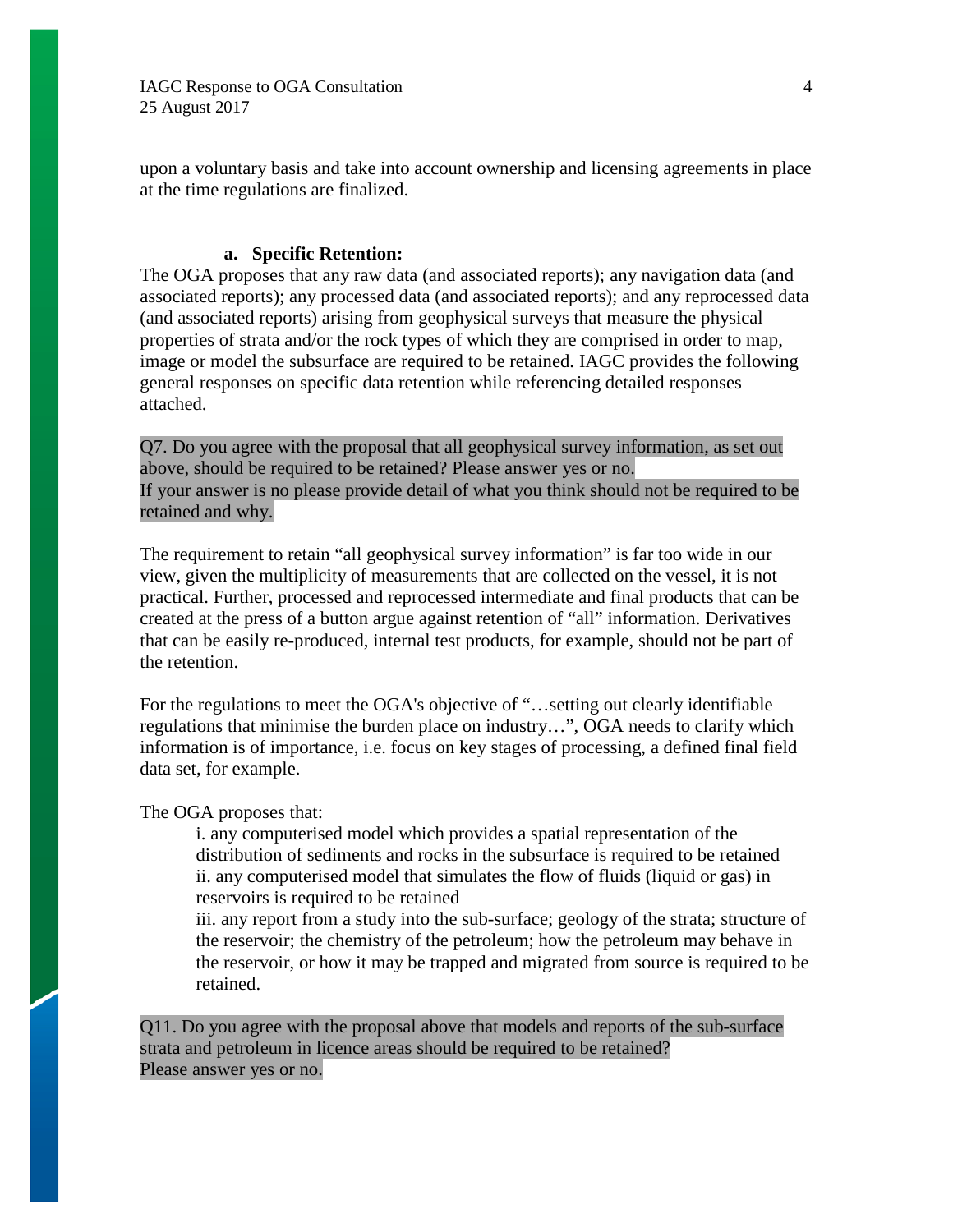If your answer is no please provide detail of what you think should not be required to be retained and why.

We agree with the principle of the proposal, however, the requirement to retain "any" computerised model…" and "any report" is far too wide, generalized, and vague to act as practical prescriptions for retention. IAGC requests that the OGA be much more specific.

Computerized models interpretative proprietary information are outside the scope of the regulations, and therefore should not be included. However, it is possible that for all data and samples that are required to be retained, there is also a requirement to retain information about the origins of the data and the agreements, and further IAGC would want to confirm if the data can be disclosed at a later time.

If the purpose of the retention requirement for computerised models and reports is their eventual reporting under a section 34 notice, and their subsequent publication, the OGA must consider its right to disclose information which has proprietary content, such as commercial seismic information or other third-party content to which copyright and IPR (intellectual property rights) may be attached and which would prevent disclosure. The OGA must take into consideration ownership, license agreements, along with data ownership of a limited time and for internal use.

We welcome the OGA's views on this point and further discussion with industry as to the intent of this section.

### **B. General Disclosure**

The OGA's proposals for the public disclosure of information and samples by the OGA are designed to support MER UK by maximising the transparent and timely access to information and samples from the UKCS for industry – making information and samples publically available as soon as is reasonable.

<span id="page-4-0"></span>In general, IAGC supports the proposed disclosure of information and samples as outlined in the Consultation, however, there must be clear, concise, and specific disclosure requirements so as to not unduly burden geophysical operators and be consistent with Section 66 of the Energy Act of 20[1](#page-4-0)6, specifically  $5(a)(c)$ .<sup>1</sup>

*(a) whether the specified time will allow owners of protected material a reasonable period of time to satisfy the main purpose for which they acquired or created the material;*

*(c) any potential risk that the specified time may discourage persons from acquiring or creating petroleum-related information or petroleum related samples (as defined in section 27);*

 $<sup>1</sup>$  (5) In determining the time to be specified in respect of protected material in</sup> *regulations under subsection (1), the Secretary of State must have regard to the following factors—*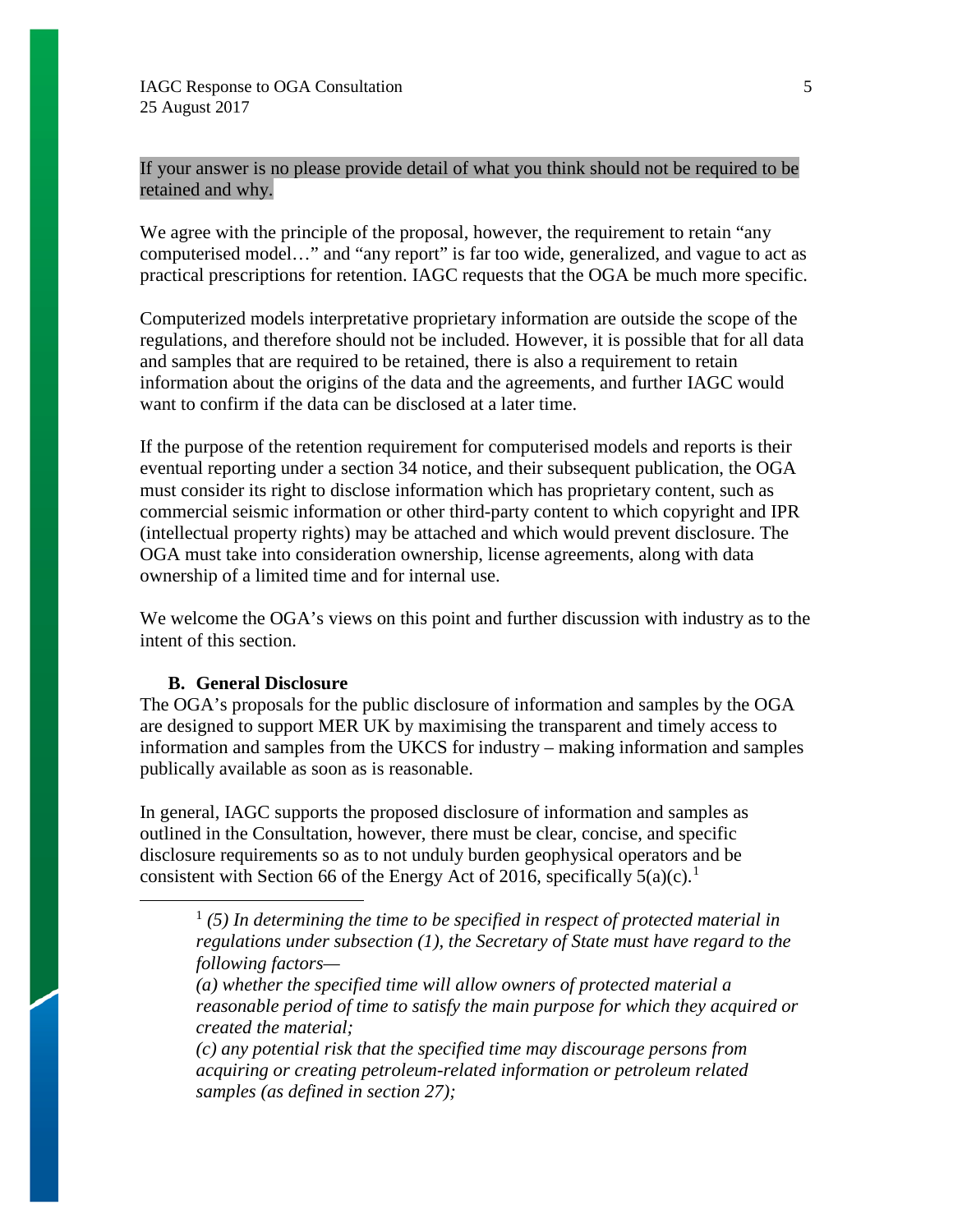IAGC agrees the proposed disclosure regulations do not apply to seismic data acquired or created prior to the regulations coming into force. The scope of the disclosure proposals state *"it is the OGA's intention that where this "trigger point" for any particular piece of information occurs after the regulations come into force, the new regulations will apply"*  (Paragraph 108 of the Consultation)*.* 

The "trigger point" for commercial seismic surveys is proposed to be the date of completion of processing the data. The OGA proposes to not disclose this data for a minimum of either 10 or 15 years (depending on the type of data) after the date of completion of processing (Paragraph 136 of the Consultation). The consultation also states the OGA proposes these time periods apply where *"the end of year of acquisition of the data is after the coming into force date of the regulations"* [emphasis added] (Paragraph 137 of the Consultation). Again, as stated above, the Consultation only applies to data acquired after the finalization of the regulations – even if data were collected within the same calendar year as the regulations being finalized.

IAGC notes, the industry is currently consulting on potential disclosure guidelines with OGA and intends to reach agreement for how OGA handles disclosure of geophysical data going forward. We urge the OGA to consider those guidelines, once agreed to, as the Consultation process moves forward.

## **a. Specific Disclosure - Proprietary Surveys:**

The OGA proposes that regulations set out that proprietary geophysical survey information (geophysical survey information where the survey was carried out for the purposes of getting petroleum under the licence in which the information was acquired) is able to be disclosed three years after the end of year of acquisition of the raw data. IAGC provides the following general responses on specific proprietary data disclosure while referencing detailed responses attached.

# Q34. Do you agree that three years following the end of the year of acquisition is an appropriate balancing of the factors required to be taken into account for proprietary geophysical survey information? Please answer yes or no. Please explain your answer.

To ensure sufficient time to benefit from the investment in proprietary geophysical survey information, OGA should consider 3 years after completion of the initial processing product. This 'start point' is consistent with the commercial seismic survey definition.

However, the OGA should consider, the sooner data is released the less competitive advantage the owner will have – this element will be considered when investments are being made on the MER UK.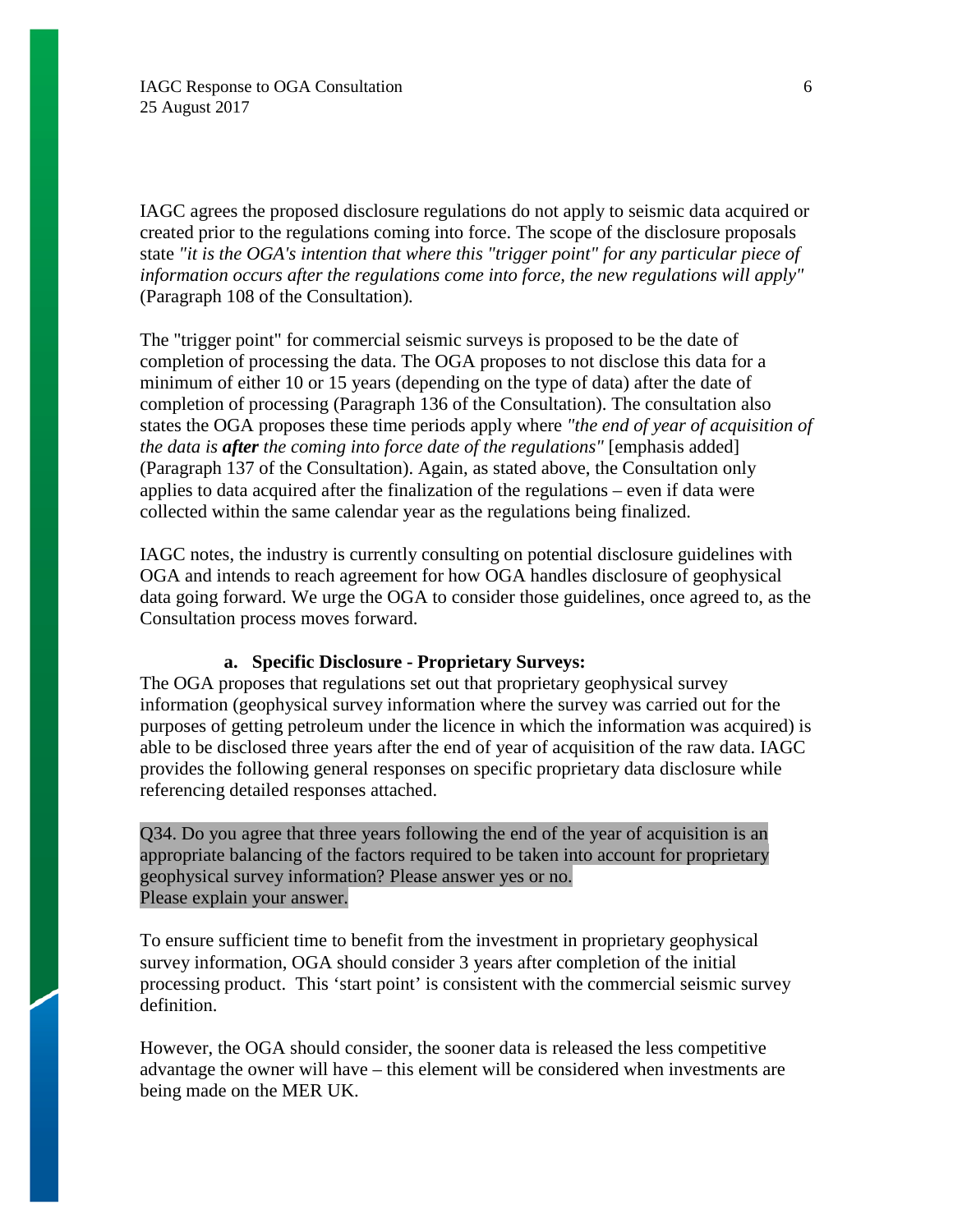Q35. Are there any other factors for geophysical survey information that you think need to be taken into account?

It is important that the regulations also recognize the value of intellectual property invested by relevant persons in their creation, and ensure that this value is appropriately protected, as otherwise a significant risk would emerge that relevant persons would become discouraged from acquiring the information in the first place, and in the future.

Disclosure should be in standard industry formats, SEG-Y for example and not apply to reprocessing of that data, only applying to key stages of initial processing – not every stage.

#### **b. Specific Disclosure – Commercial Surveys:**

The OGA has proposed that, commercial geophysical survey information (geophysical survey information where the survey was carried out for the purposes of selling the information or associated reports), regulations set out that the information may be disclosed after the time periods set out below:

i. for the original processed data, associated processing reports (otherwise known as post-stack information) and stacking velocities providing context to the post stack information; 10 years after the completion date of processing

ii. for raw data (otherwise known as field data) and any other intermediate processed and derived data (otherwise known as pre-stack) information, including pre-and post-migration gathers, 15 years after the date of completion of processing

IAGC provides the following general responses on specific commercial data disclosure while referencing detailed responses attached.

Q37. Do you agree that 10 years after the end of year of acquisition for "post stack", and 15 years after the end of the year of acquisition for "pre-stack" commercial geophysical survey information is an appropriate balancing of the factors required to be taken into account? Please answer yes or no. Please explain your answer.

In general, IAGC agrees with the proposed timelines for disclosure, however, it is important to recognize, as in clause 135, that the OGA considers that the risk of the information being publicly disclosed may discourage persons from creating the information in the first place. Further, data types need to be defined, limited to a practical level and match the current standard deliverable list.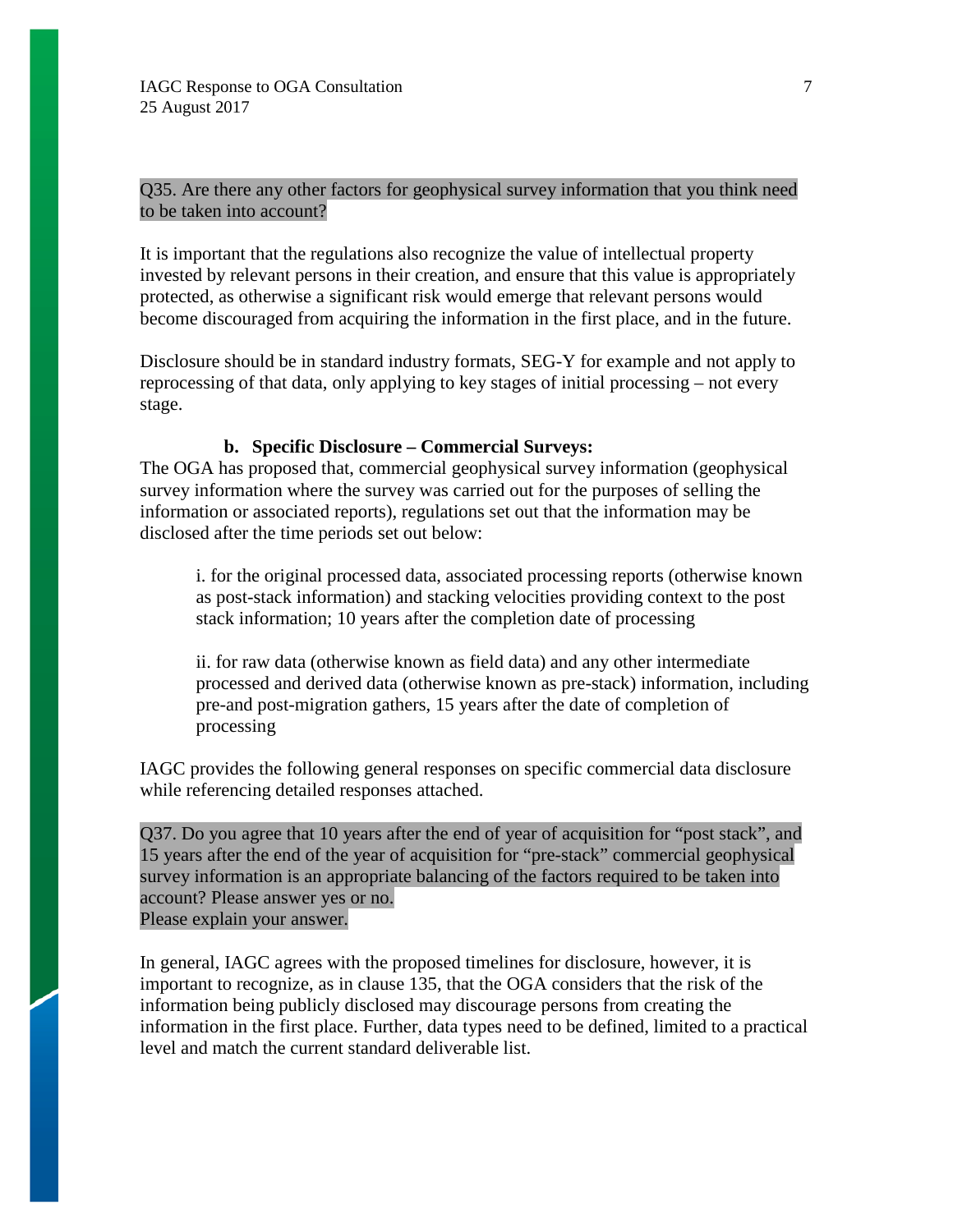IAGC seeks clarification between the apparent discrepancy between Consultation paragraphs 136 and 138 (disclosure based on processing completion) and the question posed above (Q37) asking for disclosure based on acquisition timing. Following further clarification from OGA, IAGC can provide a more reasoned response.

Exceptions should be made to the general disclosure proposals to take account of the following: surveys in frontier areas and other specified geographical areas; reprocessed data; commercial return; and Intellectual property (such as technology patents), and advocates the disclosure of specified 'standard' products only.

## Q38. Are there any other factors for commercial geophysical survey information that you think need to be taken into account?

While we support the OGA's goal of maximising the transparent and timely access to geophysical information, it is important that the regulations also recognise the value of intellectual property invested by relevant persons in their creation, and ensure that this value is appropriately protected, as otherwise a significant risk would emerge that relevant persons would become discouraged from acquiring the information. Exceptions to the disclosure period must include & take into account the following:

•Frontier areas.

•Geographical areas.

•Re-processed data.

•Commercial return.

•Intellectual property such as technology patents etc.

Standard deliverables only.

# **c. Summary, Disclosure of Geophysical Survey Information**

The OGA proposes that the regulations should set out that the following high-level geophysical survey information may be disclosed immediately after the OGA has obtained that information:

i. the licence(s) the survey was acquired under

ii. the licensee name(s)

iii. the contractor name(s)

iv. start date and end date of acquisition of the data

v. the type of survey (i.e. whether it was a 2D, 3D, 4D or ocean bottom seismic, gravity, induced polarisation, magnetic, gravity gradiometric or electromagnetic survey)

vi. the location and spatial extent of the survey.

Q40. Do you agree that the ability to disclose the above summary geophysical survey information immediately is an appropriate balance of the factors?

Please answer yes or no.

Please explain your answer.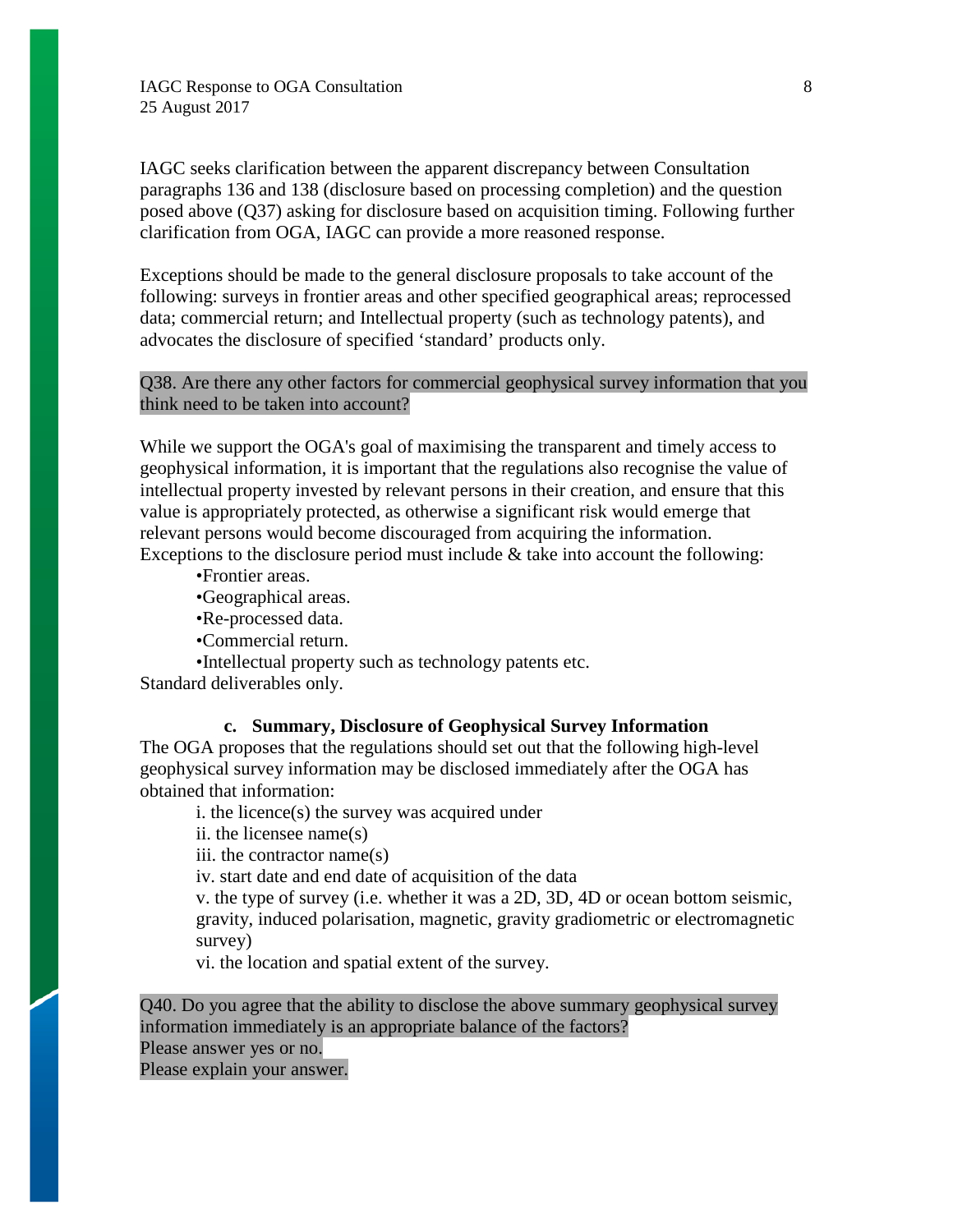IAGC, in general, does not agree that disclosure of this geophysical survey information is an appropriate balance of the factors. The above stated information may provide commercially sensitive information and could impair survey planning.

IAGC is open to discussing the possibly that this information be provided to OGA towards the end of acquisition, however, there exists concern among our members of the potential negative impacts associated with releasing this information.

## **V. INTELLECTUAL PROPERTY ISSUES**

There are a number of complex intellectual property issues arising from the Consultation. The Consultation raises concerns which we would like to elevate for OGA's consideration and be included discussions moving forward. Such concerns include, but are not limited to the possible infringement of database rights and confidential information, as follows:

### **A. Database Rights[2](#page-8-0)**

Members of the IAGC have clearly made a 'substantial investment' in 'obtaining, verifying or presenting' the contents of a 'database' and are therefore entitled to database rights, as a matter of law. There is no registration requirement, as the right arises automatically upon creation of the database. Such database rights allow the owner to prevent third parties from extracting or re-utilising the contents of the database without the owner's consent.

#### **B. Confidential Information[3](#page-8-1)**

<span id="page-8-1"></span><sup>3</sup> As long as the seismic data remains confidential, the contractors may protect their rights through an action for breach of confidence. Even if some of the underlying information itself is in the public domain (for example, the sea bed is theoretically open to everyone), rights in confidential information may nevertheless subsist in a collection of information taken from public sources, as long as the information does not exist in that precise form in the public domain; collections of seismic data and analyses of such data may readily be protected as confidential information. As with database rights, generally, actions for breach confidence may be pursued as private law claims in the courts.

<span id="page-8-0"></span> $2A$  person who makes a 'substantial investment' in 'obtaining, verifying or presenting' the contents of a 'database' (which is broadly defined for these purposes) will, in many cases, be entitled to database rights. It is likely that a contractor who spent substantial amounts of time and money collating seismic data would be entitled to database rights covering the resulting collection of information. There is no registration requirement, as the right arises automatically upon creation of the database. The database right allows the owner to prevent third parties from extracting or re-utilising the contents of the database without the owner's consent. In general terms, remedies for infringement include injunction and damages, which can be obtained through private law claims in the courts.